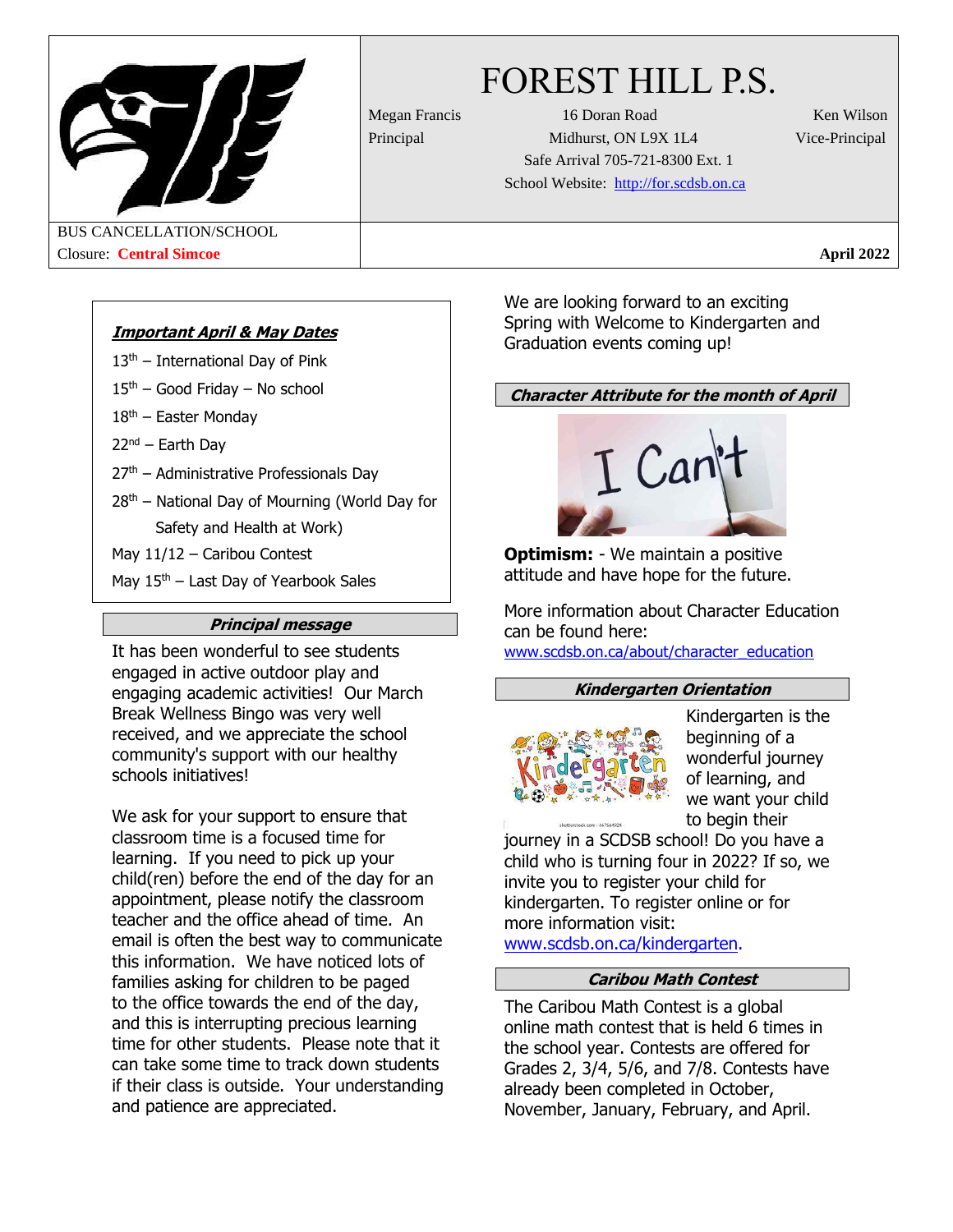The Caribou Cup is the series of ALL the Caribou Contests in one school year. Each student's ranking in the Caribou Cup is determined by their performance in their best 5 out of 6 contests through the school year. After the April contest, the top 3 Caribou Cup finishers for each group are: Grade 2: Colton M., Julian Q., & Johnny M. Grade 3/4: Julia K., Marcus N., & Johnny Q. Grade 5/6: Zalan G., Alora L.., & Lily P. Grade 7/8: Loghan M., Lewis E., & Nathan M. The next Caribou Contest is May 11 & 12. Good luck, Thunderbirds!

#### **Yearbook**

It is YEARBOOK sales time again! This year the goal is to have the yearbook



completed and delivered to the school BEFORE the last day of school. As last year, the yearbook costs \$22. It is available on School Cash Online but will disappear after May 15th. Get your order in now!

# **The International Dyslexia Association of Ontario**

The International Dyslexia Association of Ontario has numerous resources to support your learners. While their focus is dyslexia, a lot of their supports and resources can be applicable to a variety of different learners, and they offer webinars that discuss various topics. We highly recommend that you check out the recommendations in the Right to Read Inquiry.

## **Bradford Greenhouses**

Forest Hill has been accepted in the Bradford Greenhouses fundraising program for the current year.

Five percent of the value of sales will be issued as a gift card for the purchase of Bradford Greenhouses products for school improvements and is available at the Barrie and Bradford locations.

When you make your purchase you must advise the cashier, **prior** to inputting the sale that you support your organization.

#### **Chicken on the Run Fundraiser**

We are pleased to continue our partnership with Chicken on the Run, a locally owned and operated small business, to offer fresh and frozen high-quality meats and



prepared foods! They offer fresh chicken products, AAA steaks, chicken fingers, bacon, burgers, salmon, lasagna, and more! Forest Hill PS orders receive **FREE CONTACTLESS DELIVERY** to our families and friends with no minimum orders!

Click on [www.chickenontherun.ca](http://www.chickenontherun.ca/) and use coupon code FOR2022 at checkout.

#### **NEWS FROM SCDSB**

#### **SCDSB Schools continue to be maskfriendly environments**

Students from Kindergarten to Grade 12, staff and visitors are no longer required to wear masks in schools, school board offices and on student transportation. SCDSB schools continue to be maskfriendly environments. Masks remain available to students and staff who choose to continue to wear them while in schools. Please encourage your child(ren) to be respectful and understanding of everyone's choice with respect to masking so that SCDSB schools remain the safe, inclusive and welcoming teaching and learning environments they are meant to be for all.

#### **Keep connected with our school and with the SCDSB**

It's important to get accurate information about what's going on at your school and at the Simcoe County District School Board (SCDSB). Here are some ways to do that:

> • Subscribe to our school's website by visiting the 'What's New' section at [http://for.scdsb.on.ca.](http://for.scdsb.on.ca/)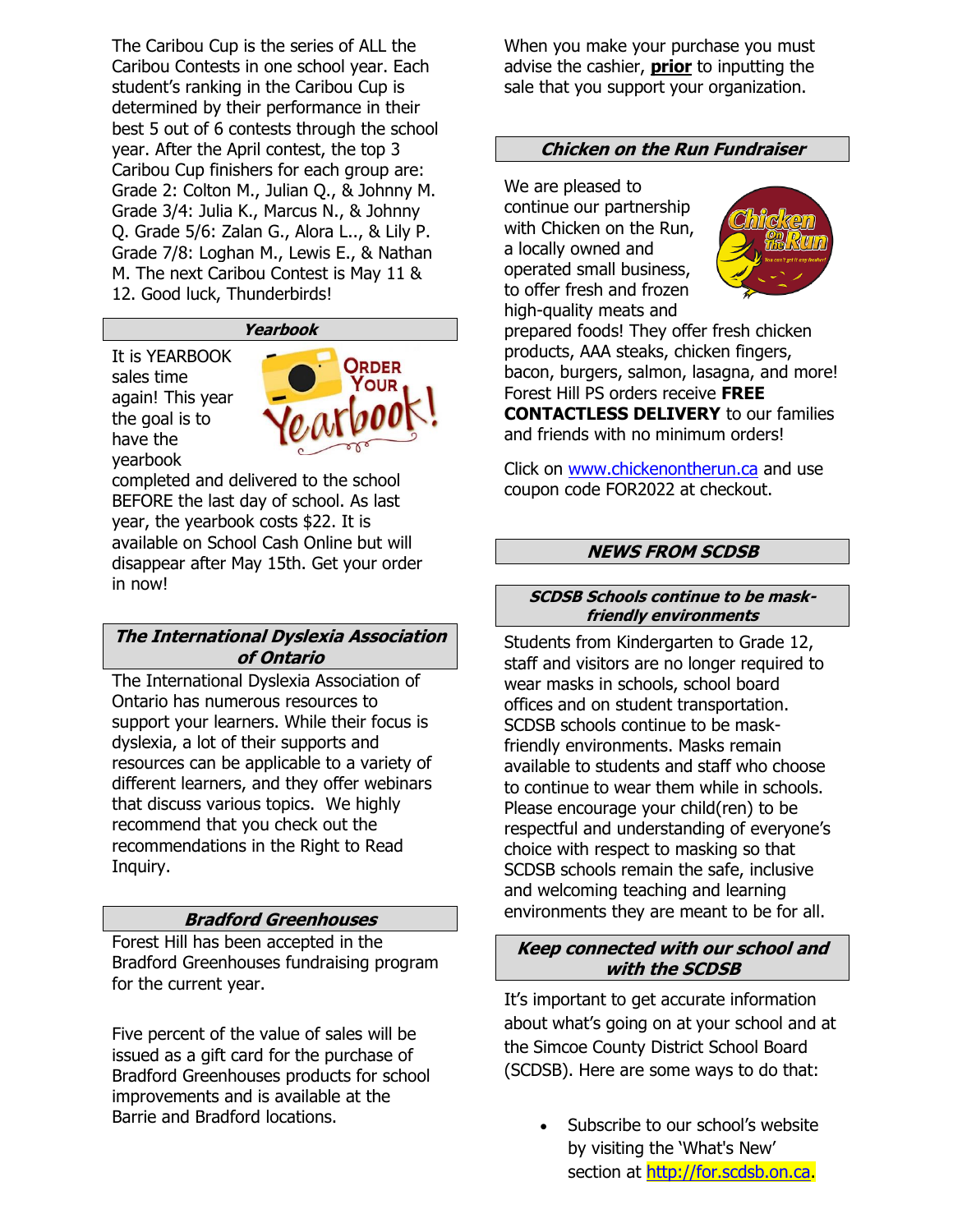You can sign up to receive emails about school news updates and information during emergency situations. It's easy to subscribe – visit our website and click the 'Subscribe' link at the very top of the page. Provide your email and click 'Subscribe'; a message will be sent to your inbox with a link to click to confirm that you want to subscribe. You can unsubscribe at any time using the link at the bottom of each email.

• Sign up to receive SCDSB media releases by clicking the 'Subscribe' button at [www.scdsb.on.ca.F](http://www.scdsb.on.ca/)ollow the SCDSB on Twitter (@SCDSB\_Schools), Facebook (facebook.com/SCDSB) and Instagram (instagram.com/scdsb).

# **School Climate Survey**

The Simcoe County District School Board (SCDSB) aims to provide a safe, supportive

learning environment that supports all students in being successful. During the month of April, all students in Grades 4 to 12 will be asked to complete an anonymous and confidential online SCDSB School Climate Survey about how they feel about their school. Any participant of a SCDSB School Climate Survey will not be asked to provide their name or other identifying information because all surveys are anonymous.

The survey results will provide valuable feedback to staff related to the [SCDSB](https://www.scdsb.on.ca/about/goals_reporting/strategic_priorities) [Strategic](https://www.scdsb.on.ca/about/goals_reporting/strategic_priorities) Priorities and will help schools to develop and refine their School Action Plans.

Similar to prior SCDSB school climate surveys, the questions cover a range of topics, such as:

- excellence in teaching and learning;
- mental health and well-being;
- equity, diversity and inclusion;
- community; and,
- experiences of school safety and bullying.

## **Student Survey**

A sample version of the student survey will be available on the SCDSB [website.](http://www.scdsb.on.ca/) Please call your child(ren)'s school if you have questions about how the student survey will be administered.

# **Questions?**

School staff will be available to answer any questions or concerns a student may have. Questions about the 2021-2022 SCDSB School Climate Survey can also be directed to [schoolclimate@scdsb.on.ca.](mailto:schoolclimate@scdsb.on.ca)

The information that is collected will be used to help guide our schools in creating and maintaining safe and supportive learning environments for all students. Thank you for your support!

**Interested in learning more about the ways that the SCDSB supports students with special education needs and their families? Join us for a virtual special education outreach series**

In 2022, the Simcoe County District School Board (SCDSB) is hosting virtual special education outreach sessions to assist parents/caregivers in learning more about programs, supports and ways that we work together to support students with special education needs.

**Supporting students as they transition into school, from one school to another, and from school upon graduation – information for parents/caregivers**

April  $12^{th}$ , 6:30 to 7:30 p.m.

## **Working with families to create safe and supportive environments for children who have experienced trauma – information for parents/caregivers**

May 10<sup>th</sup>, 6:30 to 7:30 p.m.

Participants are asked to register in advance. Information to access the sessions will be shared via email with individuals who have pre-registered. Learn more about each session and how to